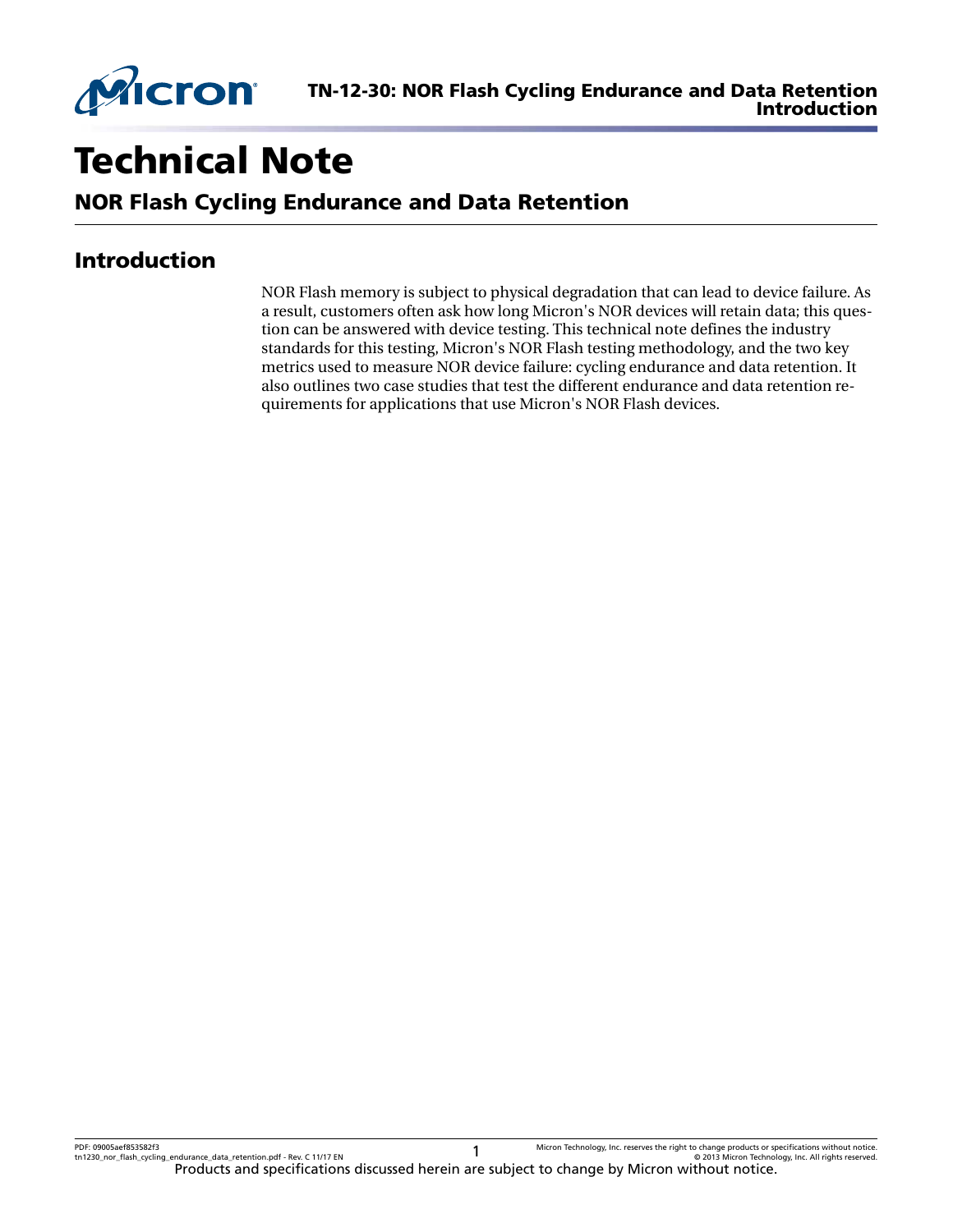

# Cycling Endurance and Data-Retention Testing Methodology

### Industry-Standard Testing Methodology

Micron uses the current JEDEC global standard for testing Flash memory devices. (The JESD47I specification was the most current version at the time of publication.)

|                                                     |                                      |                     |                                                      | <b>Requirements</b> |                                                             |  |  |  |  |  |  |
|-----------------------------------------------------|--------------------------------------|---------------------|------------------------------------------------------|---------------------|-------------------------------------------------------------|--|--|--|--|--|--|
| <b>Stress</b>                                       | <b>Reference</b>                     | <b>Abbreviation</b> | <b>Conditions</b>                                    | # Lots/SS per Lot   | <b>Duration/Accept</b>                                      |  |  |  |  |  |  |
| High-temperature<br>operating life                  | JESD22-<br>A108, JESD85              | <b>HTOL</b>         | $T_1$ ≥ 125°C,<br>$V_{CC} \geq V_{CC,max}$           | 3 lots/77 devices   | 1000 hours/0 failures                                       |  |  |  |  |  |  |
| Early-life failure rate                             | JESD <sub>22</sub> -<br>A108, JESD74 | <b>ELFR</b>         | $T_1$ ≥ 125°C,<br>$V_{CC} \geq V_{CC,max}$           | See ELFR table      | $48 \leq t \leq 168$ hours                                  |  |  |  |  |  |  |
| Low-temperature<br>operating life                   | JESD22-A108                          | <b>LTOL</b>         | $T_1 \leq 50^{\circ}$ C,<br>$V_{CC} \geq V_{CC,max}$ | 1 lot/32 devices    | 1000 hours/0 failures                                       |  |  |  |  |  |  |
| High-temperature<br>storage life                    | JESD22-A103                          | <b>HTSL</b>         | $T_A \geq 150^{\circ}C$                              | 3 lots/25 devices   | 1000 hours/0 failures                                       |  |  |  |  |  |  |
| Latch-up                                            | JESD78                               | LU                  | Class I or II                                        | 1 lot/3 devices     | 0 failures                                                  |  |  |  |  |  |  |
| Electrical parameter<br>assessment                  | JESD86                               | <b>ED</b>           | Data sheet                                           | 3 lots/10 devices   | $T_A$ per data sheet                                        |  |  |  |  |  |  |
| <b>ESD human body</b><br>model                      | JESD22-A114                          | ESD-HBM             | $T_A = 25^{\circ}C$                                  | 3 devices           | Classification                                              |  |  |  |  |  |  |
| <b>ESD-charged device</b><br>model                  | JESD22-C101                          | ESD-CDM             | $T_A = 25^{\circ}C$                                  | 3 devices           | Classification                                              |  |  |  |  |  |  |
| Nonvolatile memory<br>cycling endurance             | JESD22-A117                          | NVCE <sup>1</sup>   | $\geq$ 25°C and T <sub>1</sub> $\geq$ 55°C           | 3 lots/77 devices   | Cycles per NVCE<br>(≥ 55°C)/96 and 1000<br>hours/0 failures |  |  |  |  |  |  |
| Uncycled high-<br>temperature data<br>retention     | JESD22-A117                          | UCHTDR <sup>2</sup> | $T_A \geq 125^{\circ}C$                              | 3 lots/77 devices   | 1000 hours/0 failures                                       |  |  |  |  |  |  |
| Post-cycling high-<br>temperature data<br>retention | JESD22-A117                          | PCHTDR <sup>3</sup> | Option 1: $T_1 = 100^{\circ}C$                       | 3 lots/39 devices   | Cycles per NVCE<br>(≥ 55°C)/96 and 1000<br>hours/0 failures |  |  |  |  |  |  |
|                                                     |                                      |                     | Option 2: $T_1 \ge 125^{\circ}C$                     |                     | Cycles per NVCE<br>(≥ 55°C)/10 and 1000<br>hours/0 failures |  |  |  |  |  |  |

#### Table 1: JESD47I Device Qualification Tests

Notes: 1. NVCE cycles a device and then tests it at room temperature to ensure that the part is still functional and meets all data sheet requirements.

- 2. **UCHTDR** checks the data retention of uncycled devices at a high temperature.
- 3. PCHTDR checks the data retention of cycled devices at a high temperature.

#### Micron Testing Methodology

As shown by comparing Table 1 (page 2) and [Table 2](#page-2-0) (page 3), Micron's NOR Flash testing conditions meet JESD47I requirements without exception.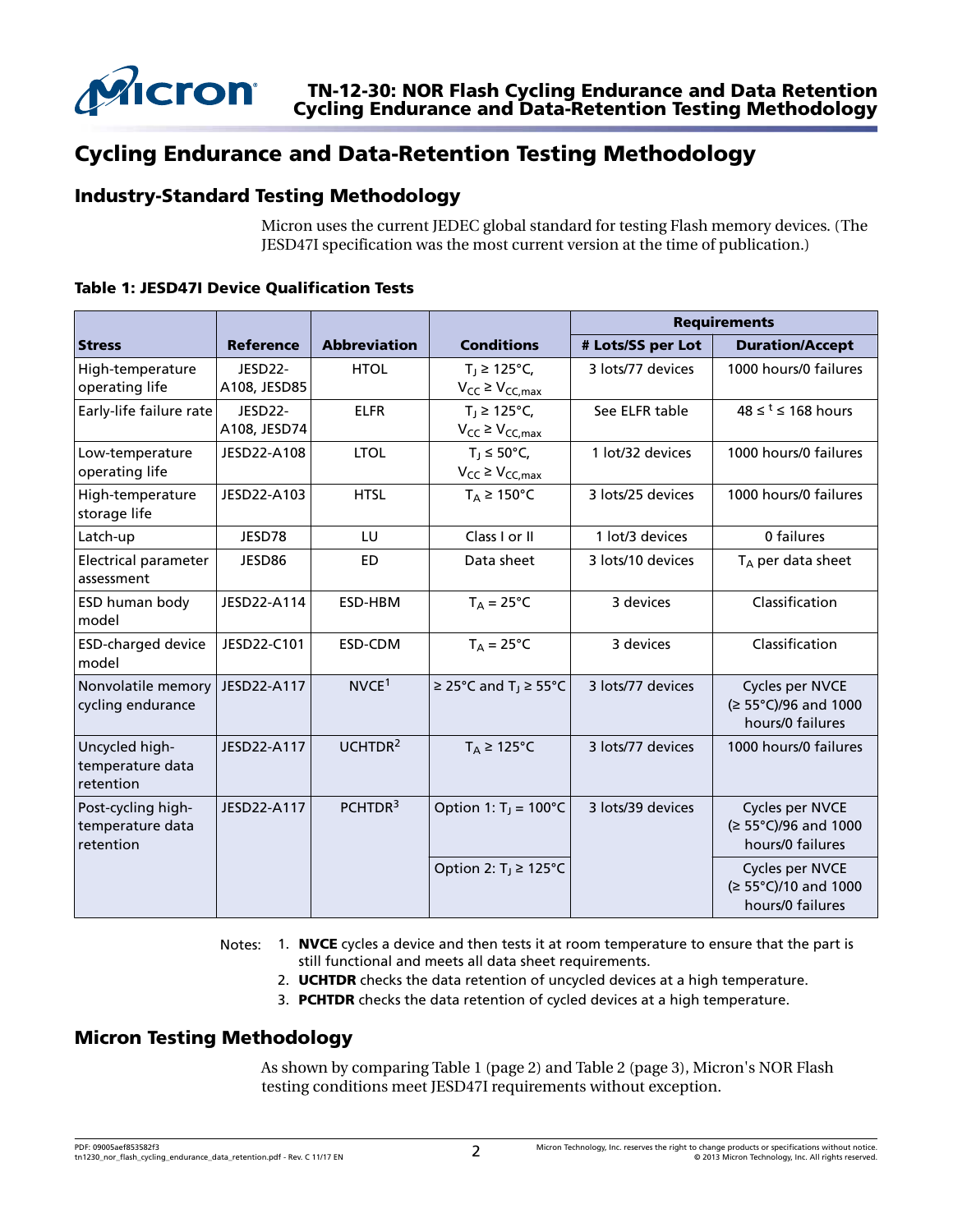<span id="page-2-0"></span>

#### TN-12-30: NOR Flash Cycling Endurance and Data Retention Cycling Endurance and Data-Retention Testing Methodology

#### Table 2: Micron's NOR Flash Device Qualification Tests

| <b>Stress</b>                                   | <b>Abbreviation</b> | <b>Conditions</b>                                                                                 | <b>Requirement</b>                                             |  |  |  |  |  |
|-------------------------------------------------|---------------------|---------------------------------------------------------------------------------------------------|----------------------------------------------------------------|--|--|--|--|--|
| High-temperature operating<br>life              | <b>HTOL</b>         | Maintain continual operation of<br>the device with<br>$T_J$ > 125°C and $V_{CC}$ > $V_{CC,max}$   | 1000 hours with 0 failures                                     |  |  |  |  |  |
| Early-life failure rate                         | <b>ELFR</b>         | Accelerate first-year defects with<br>$T_J$ > 125°C and $V_{CC}$ > $V_{CC,max}$                   | $0-168$ hours                                                  |  |  |  |  |  |
| Low-temperature operating<br>life               | <b>LTOL</b>         | Operate with $T_j < 50^{\circ}$ C and<br>$V_{CC}$ > $V_{CC,max}$                                  | 1000 hours with 0 failures                                     |  |  |  |  |  |
| High-temperature storage life                   | <b>HTSL</b>         | Detect temperature-accelerated<br>defects with $T_A > 150^{\circ}$ C                              | 1000 hours with 0 failures                                     |  |  |  |  |  |
| Latch-up                                        | LU                  | Verify V <sub>CC</sub> over voltage and I/O<br>trigger current resistance to LU                   | 0 failures                                                     |  |  |  |  |  |
| <b>Electrical parameter</b><br>assessment       | <b>ED</b>           | Test data sheet parameters                                                                        | QV testing 85°C and -40°C                                      |  |  |  |  |  |
| ESD Human body model                            | ESD-HBM             | Human body model ESD<br>resistance                                                                | Per specification                                              |  |  |  |  |  |
| ESD-charged device model                        | ESD-CDM             | Charged device model ESD<br>resistance                                                            | Per specification                                              |  |  |  |  |  |
| Nonvolatile memory cycling<br>endurance         | <b>NVCE</b>         | Distributed cycling at room (25°C)<br>and hot ( $T_J > 55^{\circ}$ C) temperatures<br>for 3 weeks | Room and hot-temperature cycling<br>1000 hours with 0 failures |  |  |  |  |  |
| Uncycled high-temperature<br>data retention     | <b>UCHTDR</b>       | $T_A \geq 125^{\circ}C$                                                                           | 1000 hours/0 failures                                          |  |  |  |  |  |
| Post-cycling high-temperature<br>data retention | <b>PCHTDR</b>       | Option 1: $T_1 = 100^{\circ}C$                                                                    | Cycles per NVCE (≥ 55°C)/96 and<br>1000 hours/0 failures       |  |  |  |  |  |
|                                                 |                     | Option 2: $T_1 \geq 125^{\circ}C$                                                                 | Cycles per NVCE (≥ 55°C)/10 and<br>1000 hours/0 failures       |  |  |  |  |  |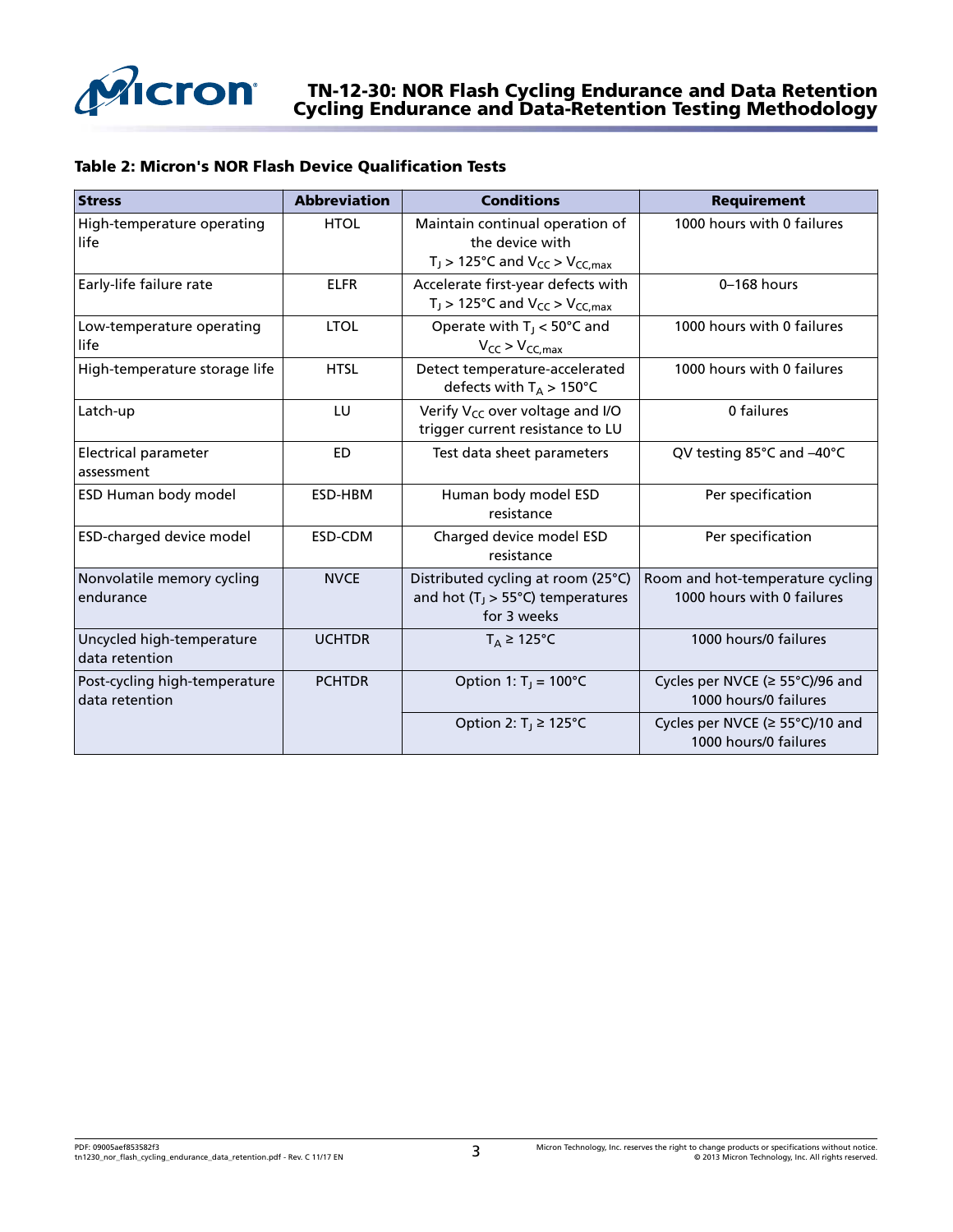

# Cycling Endurance

In this technical note, cycling is defined as the cumulative number of PROGRAM (0s)/ ERASE operations (1s) performed on the Flash device. NOR Flash is always erased at the sector (also known as block) level. Each PROGRAM/ERASE operation can degrade the memory cell, and over time, the cumulation of cycles can prevent the device from meeting power, programming, or erasing specifications or from reading the correct data pattern.

# JEDEC Cycling Testing

JESD47I-defined testing for NVCE is performed at two temperatures; half the devices are cycled at room temperature (25°C), and the other half are cycled at an elevated temperature (i.e. at 85°C, following Jedec requirement to run high temperature cycling at T  $>=$  55 $^{\circ}$ C). It is not always feasible to cycle every block on the device for the maximum number of cycles (100,000 for NOR) due to time constraints. As outlined in JESD47I, NVCE testing is capped at 500 hours, and each device must have at least one block or sector cycled to 100,000 cycles. Cycling at 1%, 10%, and 100% should be divided by the cycling time so that one-third of the cycle time is 1000, 10,000, and 100,000.

As shown in the figure below, JESD47I is used to separate a many-block device into cycled blocks of 1%, 10%, and 100% of the maximum specification. One-third of the cycling time is devoted to each of these three cycle counts, and at least one block is cycled to the maximum specification.

#### 1K 0K 0K 0K 0K 0K 0K 0K 0K 0K 0K 1K 1K 1K 1K 1K 1K 1K 1K 1K 1K 1K 1K 1K 1K 1K 1K 1K 1K 1K 1K 1K 1K 1K 1K 1K 1K 1K 1K 1K 1K 1K 1K 1K 1K 1K 1K 1K 1K 1K 1K 1K 1K 1K 1K 1K 1K 1K 1K 1K 1K 1K 1K 1K 1K 1K 1K 1K 1K 1K 1K 1K 1K 1K 1K 1K 1K 1K 1K 1K 1K 1K 1K 1K 1K 1K 1K 1K 1K 1K 1K 1K 1K 1K 1K 1K 1K 1K 1K 1K 1K 1K 1K 1K 1K 1K 1K 1K 1K 1K 10K 10K 10K 10K 10K 10K 10K 10K 10K 10K 100K Total cycle time = 500 hours (MAX) Blocks not cycled

#### Figure 1: JESD47I NVCE Cycling of a Multiblock Device

1/3 of cycle time for 1000 (1K)

1/3 of cycle time for 10,000 (10K) 1/3 of cycle time for 100,000 (100K)

Notes: 1. Cycling is performed at 25°C and 85°C.

2. At least one block is cycled to the maximum specification (100,000 cycles).

# Micron Cycling Testing

Micron's NOR product line is designed to handle 100,000 PROGRAM/ERASE cycles. The figure below shows an example of how blocks are divided into 1%, 10%, and 100% of the 100,000 maximum specification when testing Micron's NOR devices. As shown in the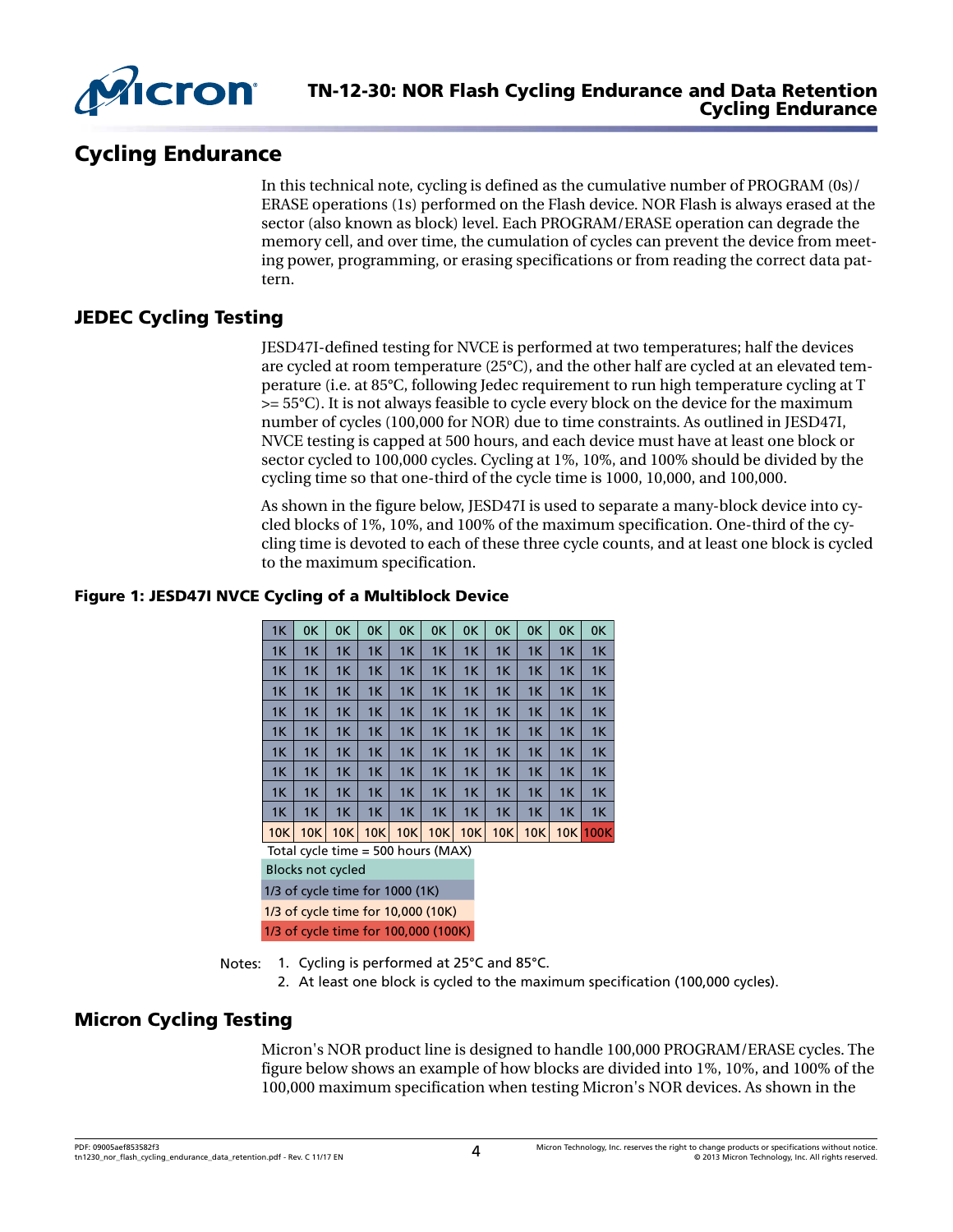

# TN-12-30: NOR Flash Cycling Endurance and Data Retention Cycling Endurance

Total Cycles column, one-third of the cycling time is devoted to each of these three cycle counts.

#### Figure 2: Micron NVCE Testing – NOR Die Example

| 239 238 237 236 235 234 233 232 231 230 229 228 227 226 225 224 |     |     |    |             |    |    |                                         |                 |    |                                         |                |    |                |                 |              |     |     |    | 240 241 242 243 244 245 246 247                                                      |    |    |    |    |     |    | 248 249 250 251 252 253           |     |    |             |    | $254$ 255   |
|-----------------------------------------------------------------|-----|-----|----|-------------|----|----|-----------------------------------------|-----------------|----|-----------------------------------------|----------------|----|----------------|-----------------|--------------|-----|-----|----|--------------------------------------------------------------------------------------|----|----|----|----|-----|----|-----------------------------------|-----|----|-------------|----|-------------|
| 207                                                             | 206 |     |    |             |    |    | 205   204   203   202   201   200   199 |                 |    | 198   197   196                         |                |    |                | 195   194   193 | 192          | 208 | 209 |    | 210   211   212   213   214   215   216   217 <mark>  218   219   220   221  </mark> |    |    |    |    |     |    |                                   |     |    |             |    | 222   223   |
| 175   174                                                       |     | 173 |    |             |    |    | 172   171   170   169   168   167       |                 |    | 166   165   164   163   162   161       |                |    |                |                 | 160          |     |     |    | 176   177   178   179   180   181   182   183                                        |    |    |    |    | 184 |    | 185   186   187                   |     |    | $188$   189 |    | $190$   191 |
| $143$ 142                                                       |     | 141 |    | $140$   139 |    |    | 138   137   136                         |                 |    | 135   134   133   132   131   130   129 |                |    |                |                 | 128          | 144 |     |    | 145   146   147   148   149   150   151                                              |    |    |    |    |     |    | 152   153   154   155   156   157 |     |    |             |    | $158$   159 |
| $111$ 110                                                       |     | 109 |    | $108$   107 |    |    | $106$   105   104   103                 |                 |    | $102$   101   100                       |                | 99 | 98             | 97              | 96           | 112 |     |    | 113   114   115   116   117   118   119                                              |    |    |    |    |     |    | $120$ 121 122                     | 123 |    | $124$ 125   |    | $126$ 127   |
| 79                                                              | 78  | 77  | 76 | 75          | 74 | 73 | 72                                      | 71              | 70 | 69                                      | 68             | 67 | 66             | 65              | 64           | 80  | 81  | 82 | 83                                                                                   | 84 | 85 | 86 | 87 | 88  | 89 | 90                                | 91  | 92 | 93          | 94 | 95          |
| 47                                                              | 46  | 45  | 44 | 43          | 42 | 41 | 40                                      | 39              | 38 | 37                                      | 36             | 35 | 34             | 33              | 32           | 48  | 49  | 50 | 51                                                                                   | 52 | 53 | 54 | 55 | 56  | 57 | 58                                | 59  | 60 | 61          | 62 | 63          |
| 15                                                              | 14  | 13  | 12 | 11          | 10 | 9  | 8                                       | $7\phantom{.0}$ | 6  | 5                                       | $\overline{4}$ | 3  | $\overline{2}$ | $\mathbf{1}$    | $\mathbf{0}$ | 16  | 17  | 18 | 19                                                                                   | 20 | 21 | 22 | 23 | 24  | 25 | 26                                | 27  | 28 | 29          | 30 | 31          |
|                                                                 |     |     |    |             |    |    |                                         |                 |    |                                         |                |    |                |                 | Periphery    |     |     |    |                                                                                      |    |    |    |    |     |    |                                   |     |    |             |    |             |

|             | <b>Block</b><br>Cycle<br>Count | <b>Blocks</b> | Total<br>Cycles |
|-------------|--------------------------------|---------------|-----------------|
| 0% of MAX   | 0                              | 32            | 0               |
| 1% of MAX   | 1000                           | 202           | 202,000         |
| 10% of MAX  | 10,000                         | 20            | 200,000         |
| 100% of MAX | 100,000                        | 2             | 200,000         |
|             | Total                          | 259           | 602,000         |

Note: 1. Cycling is performed at 25°C and 85°C.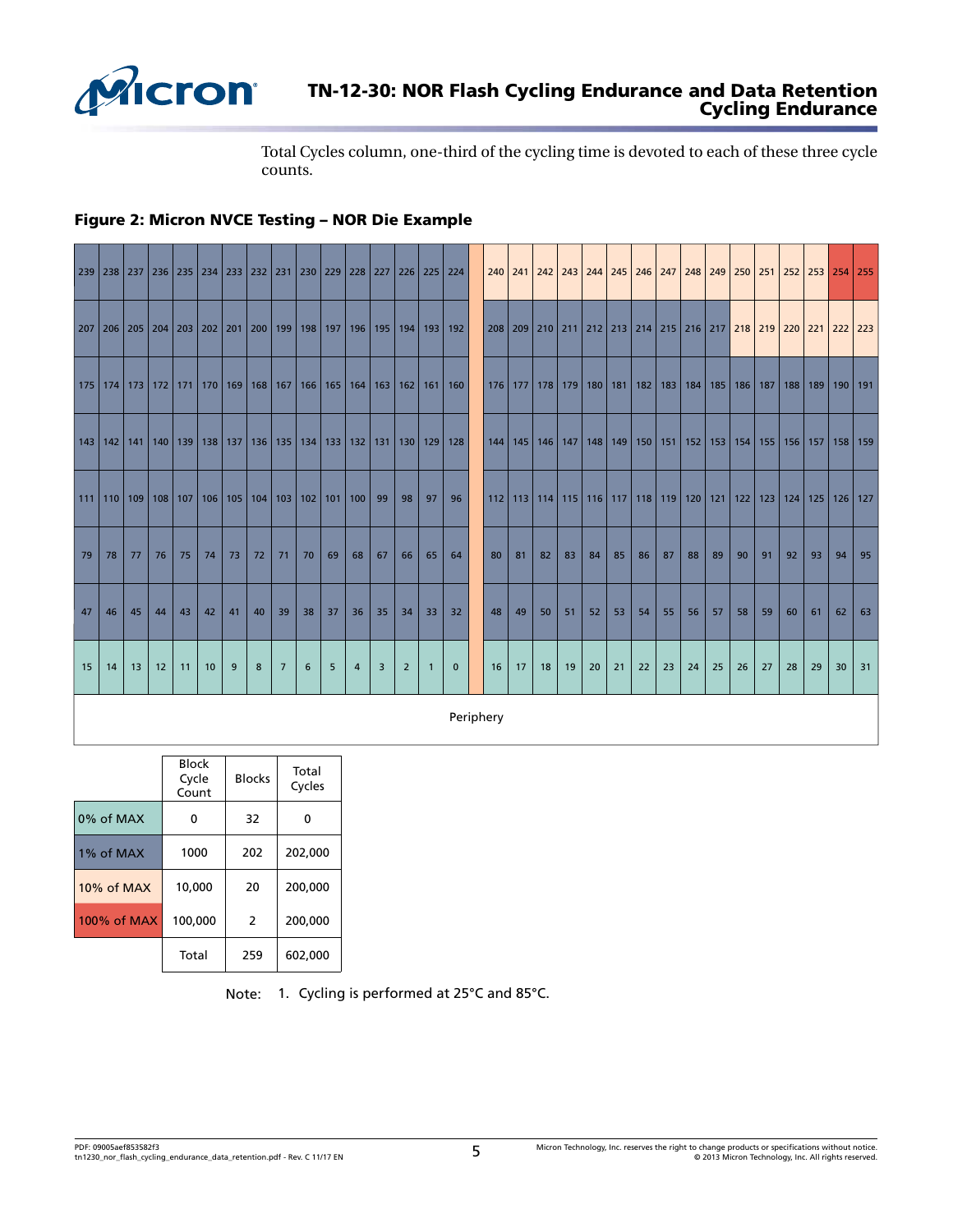

# Data Retention

In this technical note, data retention is defined as retaining a given data pattern for the expected life of a NOR Flash device. Data retention tests evaluate the reliability of the device to withstand a specified number of PROGRAM/ERASE cycles. Post-cycling data retention tests evaluate the data retention capability of the device after it has been subjected to extensive PROGRAM/ERASE cycling.

#### JEDEC Data Retention Tests

JESD47I requires two different tests to validate data retention:

- The uncycled high-temperature data retention (UCHTDR) test is performed on uncycled devices at 125°C. A data pattern is input, samples are submitted to high temperature storage for 1000 hours. This testing duration ensures acceptable quality in a reasonable Flash memory application.
- The post-cycling high-temperature data retention (PCHTDR) test is performed on NVCE devices, which have been cycled at 85°C, and tests them at 125°C to check for data sheet violations and data pattern integrity. The JESD47I specification defines two PCHTDR test flows:
	- *Test Flow 1:* For the blocks that were cycled at 1% and 10% of the maximum specification, a data pattern is programmed into the blocks, the blocks are baked for 100 hours at 125°C, and then they are tested.
	- *Test Flow 2:* For the blocks that were cycled at 100% of the maximum specification, a data pattern is programmed into the blocks, the blocks are baked for 10 hours at 125°C, and then they are tested.

For both PCHTDR test flows, if the blocks meet all data sheet specifications, and the data pattern is the same, the device passes; if any data sheet violations occur, the device fails.



#### Figure 3: JESD47I PCHTDR Test

Note: 1. At least one block cycled to the maximum specification (100,000 cycles).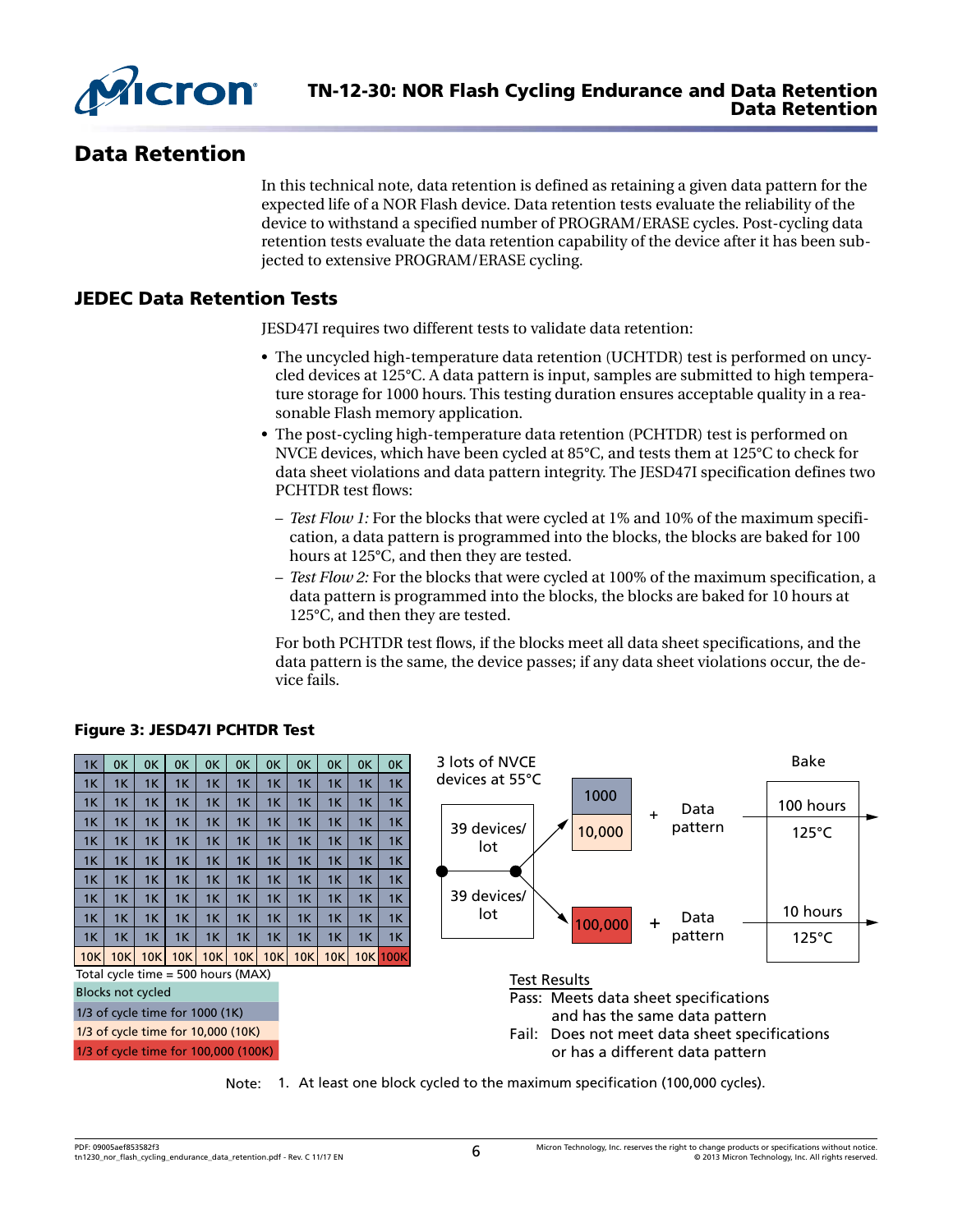

#### Micron Data Retention Tests

Micron performs two JESD47I-compliant data retention tests on NOR Flash devices:

- Micron's **UCHTDR** test is a high temperature (125°C) storage test aimed at evaluating the data retention capability of the Flash cell when it is fresh, that means it has been submitted to none or very few P/E cycles.. A checkerboard data pattern is used to simulate random patterns expected during actual use. Finally, all devices are tested for standard data sheet requirements.
- Micron's **PCHTDR** test evaluates the data retention capability of the Flash cell after extensive PROGRAM/ERASE cycling. As shown in the figure below, blocks cycled to 100,000 PROGRAM/ERASE cycles are baked at 125°C for 10 hours; the blocks cycled to 10,000 and 1000 are baked for 100 hours. After bake, all devices are tested for standard data sheet requirements.

#### Figure 4: Micron PCHTDR Test – NOR Die Example

|           |    | 239   238   237   236   235   234   233   232   231   230   229   228   227 |     |    |    |    |                                                           |                |                 |                             |                |    |                |              | 226 225 224       |           |         |                 |    |    |    |                                                           |    |    |     |                                                                                   |           |     | 240   241   242   243   244   245   246   247   248   249   250   251   252   253   254   255 |             |         |
|-----------|----|-----------------------------------------------------------------------------|-----|----|----|----|-----------------------------------------------------------|----------------|-----------------|-----------------------------|----------------|----|----------------|--------------|-------------------|-----------|---------|-----------------|----|----|----|-----------------------------------------------------------|----|----|-----|-----------------------------------------------------------------------------------|-----------|-----|-----------------------------------------------------------------------------------------------|-------------|---------|
|           |    | 207   206   205   204   203   202   201   200                               |     |    |    |    |                                                           |                |                 | 199   198   197   196   195 |                |    |                |              | 194   193   192   |           |         |                 |    |    |    |                                                           |    |    |     | 208   209   210   211   212   213   214   215   216   217   218   219   220   221 |           |     |                                                                                               | 222 223     |         |
|           |    | 175 174 173                                                                 |     |    |    |    | 172   171   170   169   168   167   166   165   164   163 |                |                 |                             |                |    |                |              | $162$   161   160 |           | 176 177 |                 |    |    |    | 178   179   180   181   182   183   184                   |    |    | 185 |                                                                                   | 186   187 | 188 | 189                                                                                           | 190   191   |         |
|           |    | 143 142 141                                                                 | 140 |    |    |    | 139   138   137   136                                     |                |                 | 135   134   133   132   131 |                |    | 130            | 129          | 128               |           |         | 144 145 146 147 |    |    |    | 148   149   150   151   152                               |    |    | 153 | 154                                                                               |           |     | 155   156   157                                                                               |             | 158 159 |
| $111$ 110 |    | 109 <sup>1</sup>                                                            |     |    |    |    | 108   107   106   105   104                               |                |                 | 103   102   101   100       |                | 99 | 98             | 97           | 96                |           |         |                 |    |    |    | 112   113   114   115   116   117   118   119   120   121 |    |    |     |                                                                                   | $122$ 123 |     | $124$ 125                                                                                     | $126$   127 |         |
| 79        | 78 | 77                                                                          | 76  | 75 | 74 | 73 | 72                                                        | 71             | 70              | 69                          | 68             | 67 | 66             | 65           | 64                | 80        | 81      | 82              | 83 | 84 | 85 | 86                                                        | 87 | 88 | 89  | 90                                                                                | 91        | 92  | 93                                                                                            | 94          | 95      |
| 47        | 46 | 45                                                                          | 44  | 43 | 42 | 41 | 40                                                        | 39             | 38              | 37                          | 36             | 35 | 34             | 33           | 32                | 48        | 49      | 50              | 51 | 52 | 53 | 54                                                        | 55 | 56 | 57  | 58                                                                                | 59        | 60  | 61                                                                                            | 62          | 63      |
| 15        | 14 | 13                                                                          | 12  | 11 | 10 | 9  | 8                                                         | $\overline{7}$ | $6\phantom{1}6$ | 5                           | $\overline{4}$ | 3  | $\overline{2}$ | $\mathbf{1}$ | $\mathbf{0}$      | 16        | 17      | 18              | 19 | 20 | 21 | 22                                                        | 23 | 24 | 25  | 26                                                                                | 27        | 28  | 29                                                                                            | 30          | 31      |
|           |    |                                                                             |     |    |    |    |                                                           |                |                 |                             |                |    |                |              |                   | Periphery |         |                 |    |    |    |                                                           |    |    |     |                                                                                   |           |     |                                                                                               |             |         |



Pass: Meets data sheet specifications and has the same data pattern

Fail: Does not meet data sheet specifications or has a different data pattern or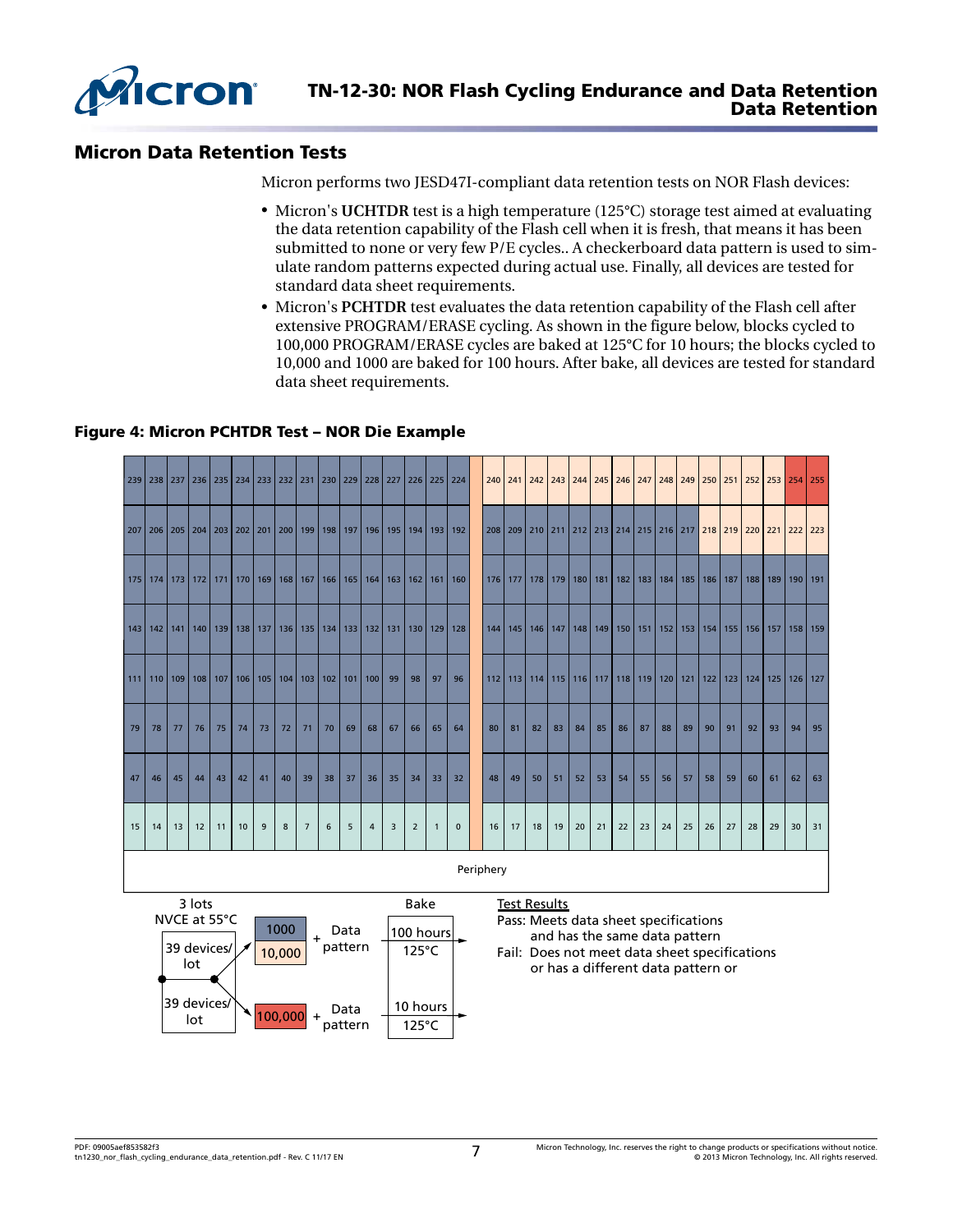

# Modeling Data Retention and Cycling Endurance

The dominant wear mechanism for charge loss and gain in NOR Flash memory occurs through electron trapping in the tunnel oxide of the Flash cell. This results in leakage through the insulator, and the damage primarily occurs during the ERASE/WRITE operations of a cell.

In the figure below, the annealing of this damage is thermally modeled using an Arrhenius relationship where the activation energy of detrapping is 1.1eV (see JESD22-A117). The amount of annealing or relaxation depends on the estimated field usage time.

This model assumes that cycles are equally distributed across the usage time. In regards to uncycled stress (UCHTDR) performance, a conservative model is assumed with 1000 hours of 125°C uncycled stress and 1.1eV for detrapping. 1000 hours of stress at 125°C translates to 100 years of real-time use at 55°C. The uncycled performance is equivalent or better than this estimate.

#### Figure 5: Data Retention vs. Cycling Endurance Counts



- Notes: 1. The data points in the orange Stress Conditions box represent the JESD47I specification's five valid conditions for the UCHTDR and PCHTDR tests.
	- 2. The data points in the purple Equivalency box represent the JESD47I specification's equivalent life conditions for a given test.
	- 3. Uncycled is defined as fewer than five PROGRAM/ERASE cycles for a given block.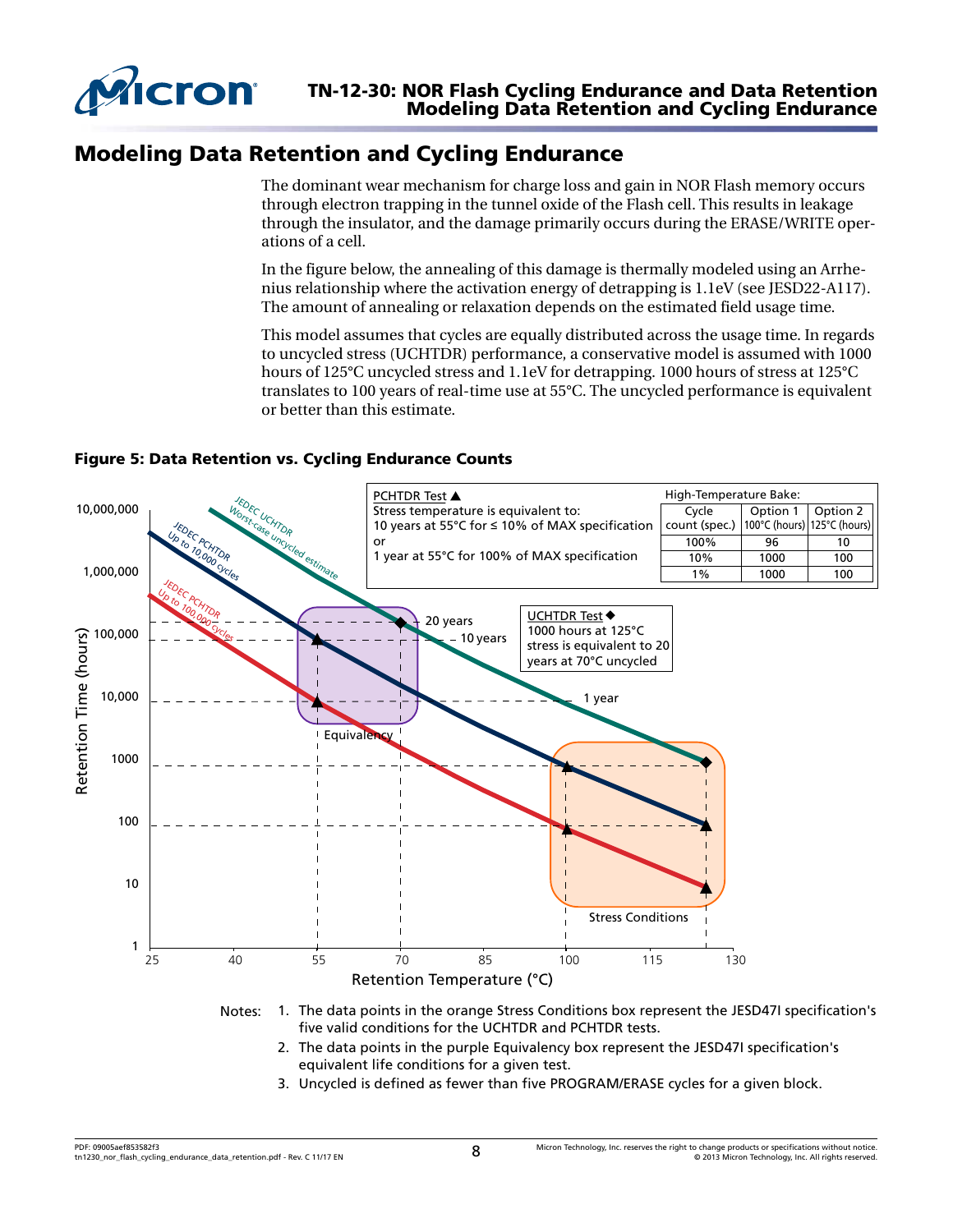

# Application Case Studies

The JESD47I standard is designed for testing NOR Flash device use in reasonable conditions; it does not cover use in more extreme conditions. Therefore, Micron has performed two case studies to compare data retention for 1) NOR use within the JESD47Ispecified conditions and 2) NOR use outside of those conditions. These studies help to identify any data retention issues over the life of the application using Micron's NOR Flash devices.

#### Case Study #1 – Conditions Within JEDEC Specifications

In the first case study, it is assumed that the application will have an expected life of 10 years with a worst-case temperature of 65°C. The data on the NOR device will be cycled 20,000 times with the cycling evenly distributed over the 10 years. For this example, the NOR device will be written to once every four hours.

As shown in the figure below, this case study demonstrates that with evenly distributed device cycling, the data will last for 10 years of application life with no risk of data retention issues.



Figure 6: Case Study #1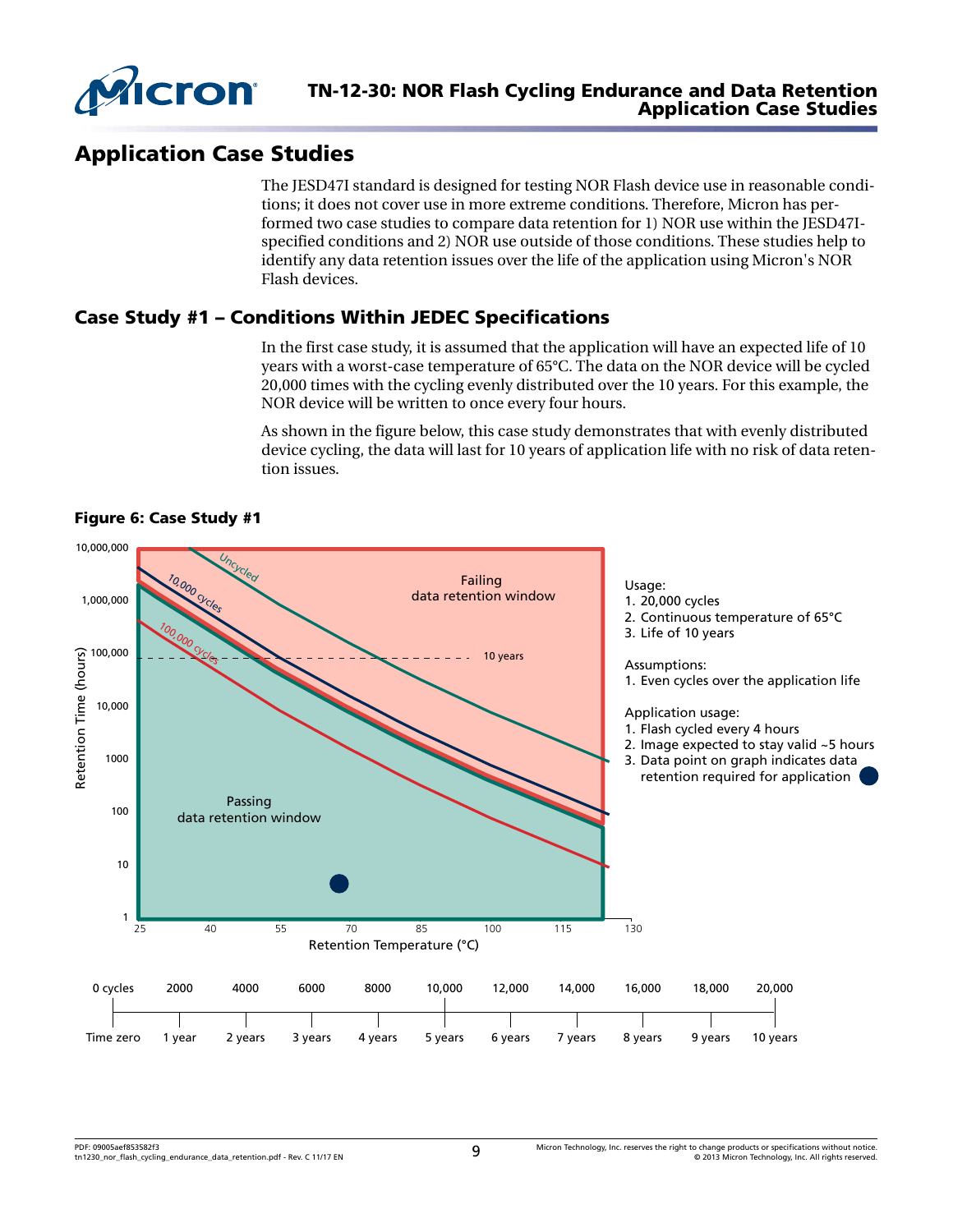

# Case Study #2 – Conditions Outside JEDEC Specifications

In the second case study, the usage model is the same as in the first case study, except in regards to the cycling frequency. The expected application life is 10 years with a worstcase temperature of 65°C. Over 10 years, the data on the NOR device will be cycled 20,000 times; however, there will be heavy cycling during the first month of application life and then the data is expected to remain valid with no further cycling for 9 years and 11 months.

As shown in the figure below, this case study demonstrates that with device cycling heavily distributed early in application life (a condition outside of JEDEC specifications), there is a risk that the data will not be valid at the end of the 10-year application life.





To minimize the risk for applications that may require data retention following heavy cycling at the start of the product life (like in Case Study #2), system software can be programmed to refresh the data in the cycled blocks once every one or two years, which would provide adequate data retention. Another option for meeting data retention requirements is to separate blocks that are heavily cycled (data images) from blocks that require long data retention (code images). For the heavily cycled blocks, wear leveling can be used to spread PROGRAM/ERASE cycles across multiple blocks.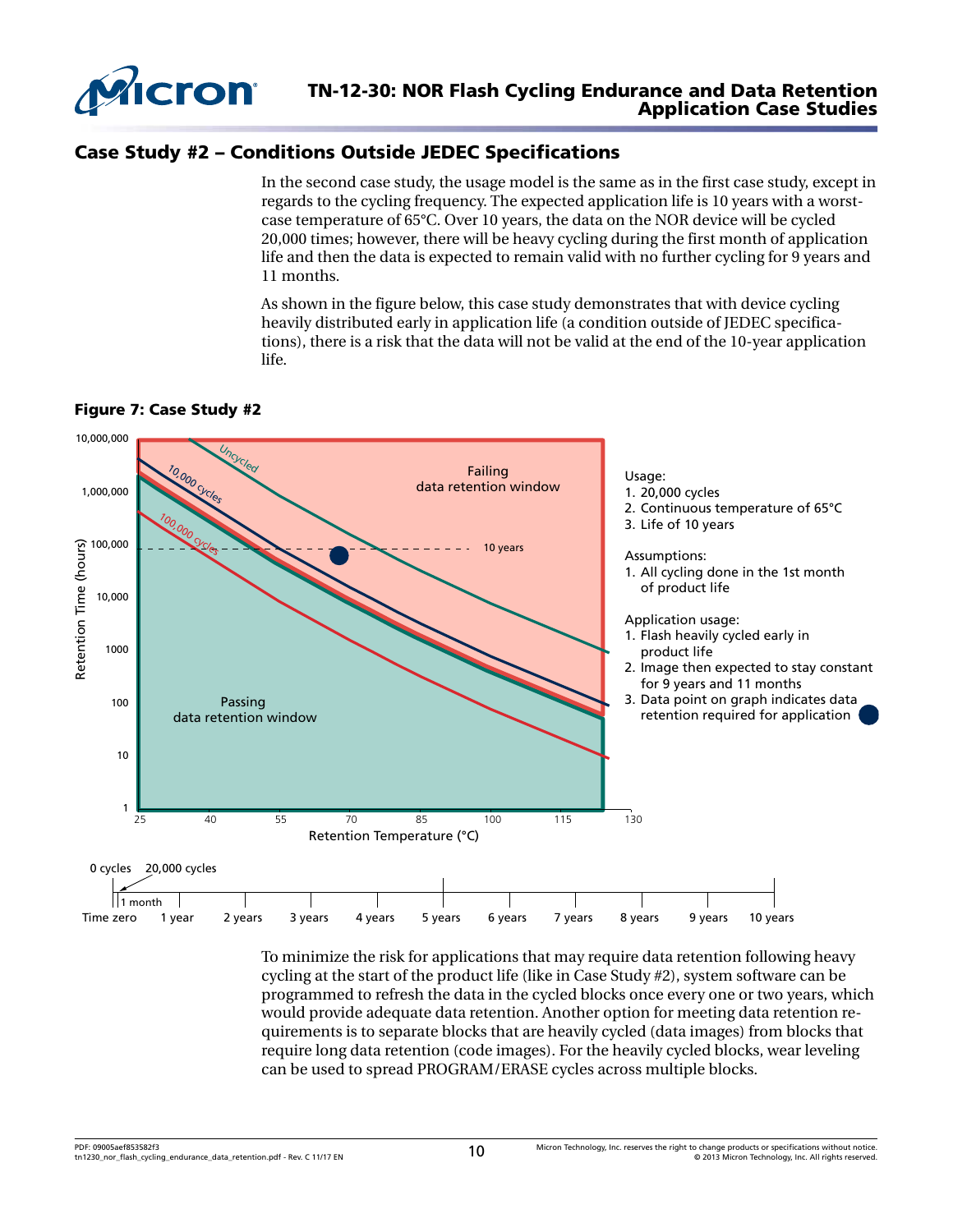

# Conclusion

Micron's NOR Flash devices meet all JEDEC requirements for cycling endurance and data retention. Cycling endurance for Flash memory requires that at least one block be cycled to 100% of the maximum specification and that cycling must be completed within 1000 hours. Not all cycling tests are performed at 100% of the maximum specification —some are performed at 1% and 10%. Data retention stress conditions are correlated to real-world usage cases and are measured for both uncycled devices and devices that are cycled at 1% and 10% of the specification and tested at 100% of the maximum specification.

Cycling endurance and data retention are not independent of one another; they are interrelated and also a function of temperature. Application requirements for cycling and data retention can vary, and, depending on cycling count, temperature, and the time needed to retain data, industry standards may or may not provide a valid usage model.